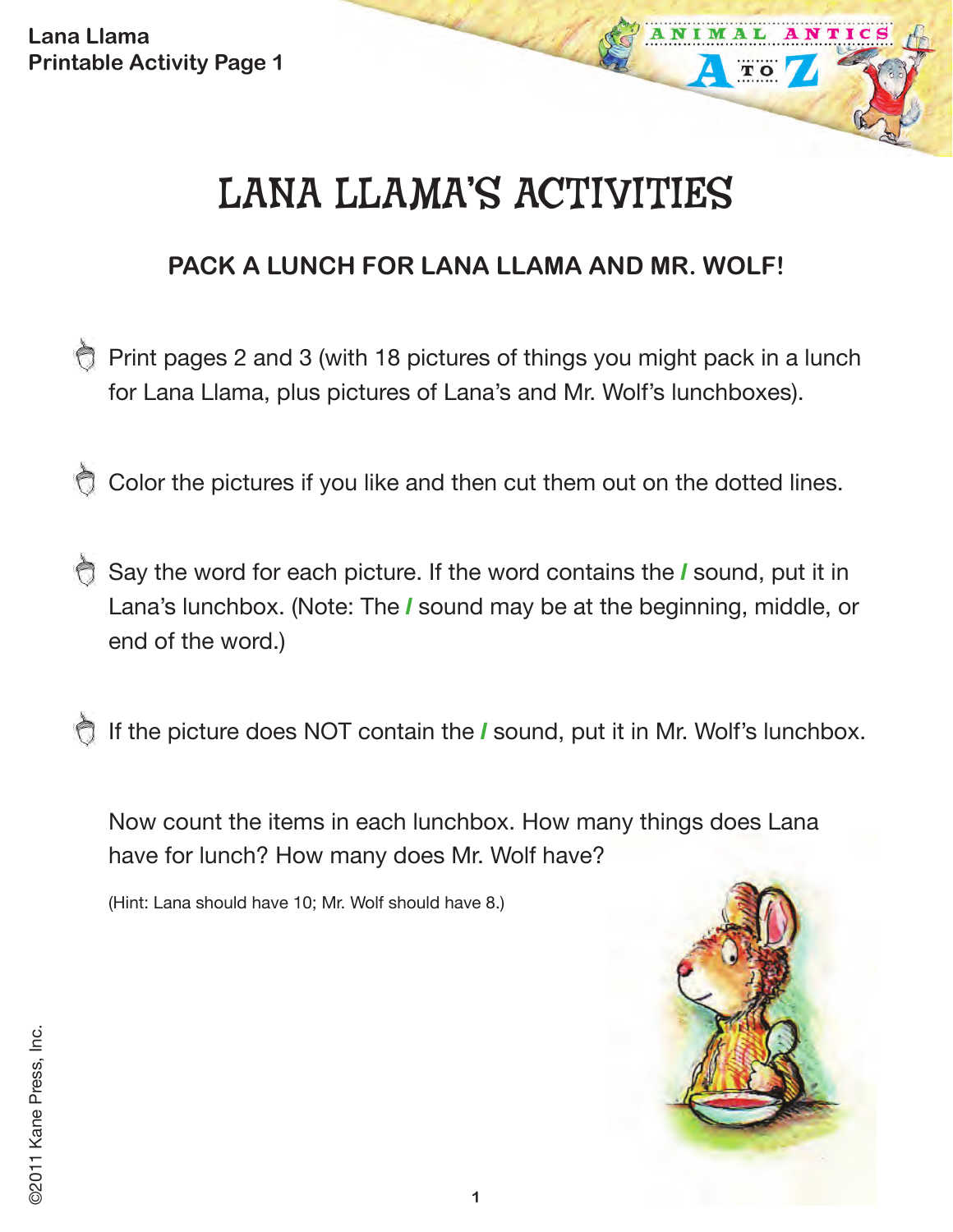#### **For use with PACK A LUNCH FOR LANA LLAMA AND MR. WOLF!**



(Pictures: lettuce, lemonade, egg, lollipop, tomato, pear, milk, banana, pickle, orange, carrot, bread)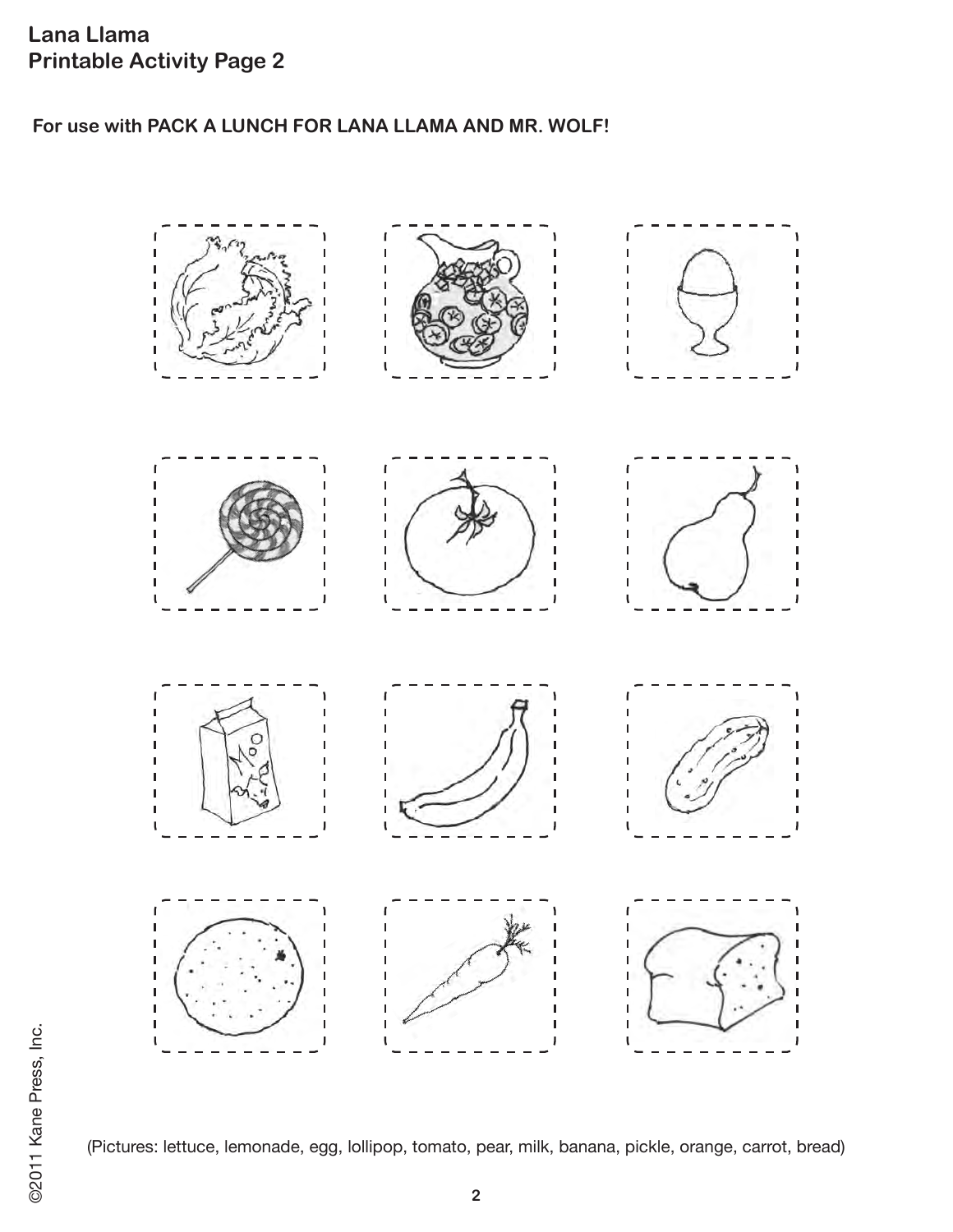**For use with PACK A LUNCH FOR LANA LLAMA AND MR. WOLF!**



(Pictures: lasagna, melon, olives, soup, broccoli, apple)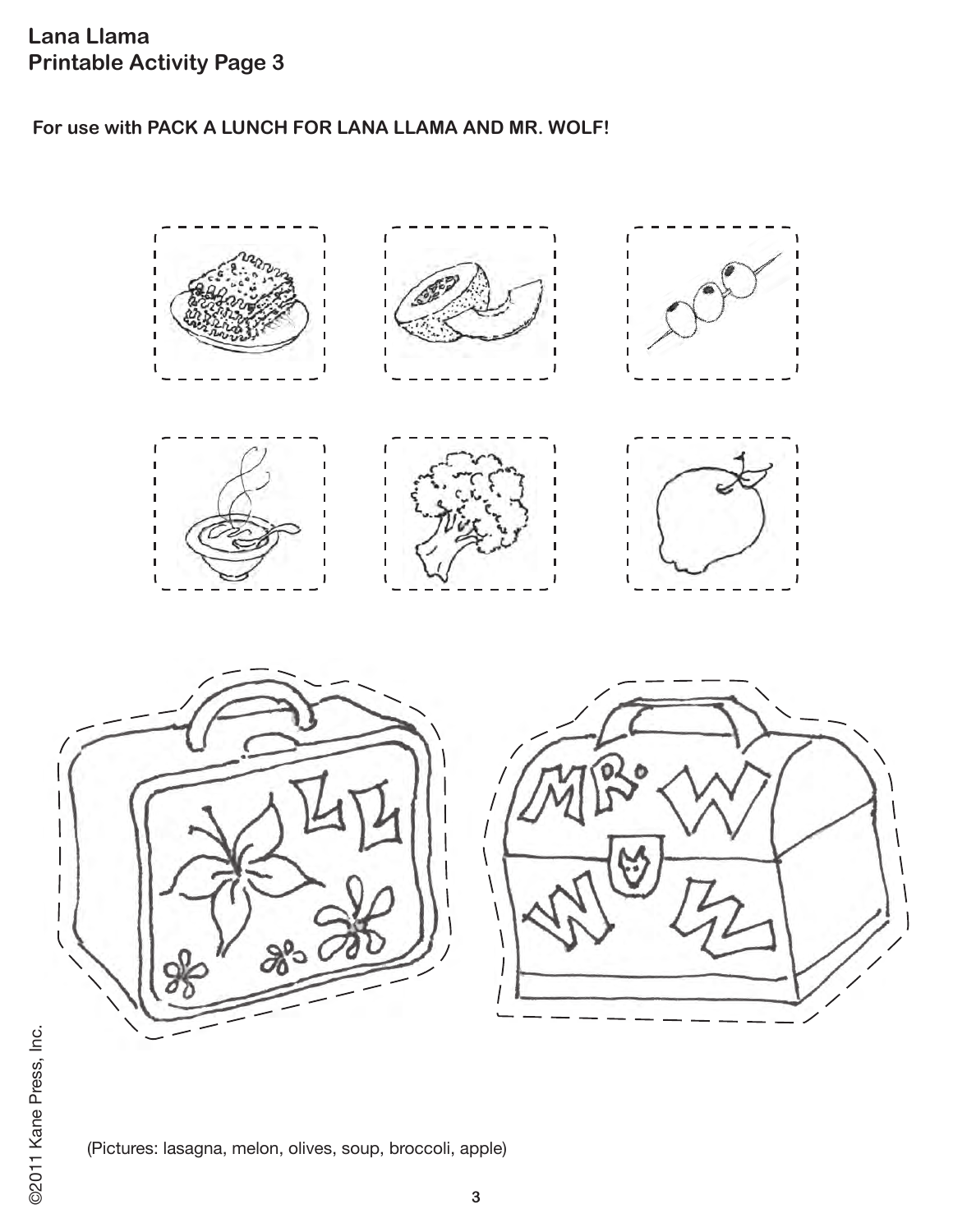## **ADD LOGANBERRIES TO MR. WOLF'S PIE!**

- Print pages 5 and 6. Page 5 shows one of Mr. Wolf's famous loganberry pies! Page 6 shows nine loganberries with a letter written in each one.
- Color the *l* **green**, the **vowels (***a, i, o***) red**, and the other **consonants (***b, d, g, p, t***) black**. Then cut out each berry along the dotted lines.
- Place the **green** *l* in the first circle in the pie. Place the **vowel** *a* in the second circle in the pie. Place a **black consonant** in the third circle in the pie. Sound out the word. Is it a nonsense word or a real word? If it's a real word, what does it mean?
- Try all the other **black consonants**, one at a time, in the third circle in the pie. Which ones make nonsense words? Which ones make real words? What does each real word mean?

Now change the vowel in the second circle to the **vowel** *i*. Test all the **black consonants** in the third circle.

What do the real words mean?

Finally, change the vowel in the second circle to the **vowel** *o*. Test all the **black consonants** in the third circle. What do the real words mean?



ANIM

**TO** 

NTIC

©2011 Kane Press, Inc.

2011 Kane Press, Inc.

(Hint: Some words you can make are: lab, lad, lag, lap, lid, lip, lit, log, lop, lot.)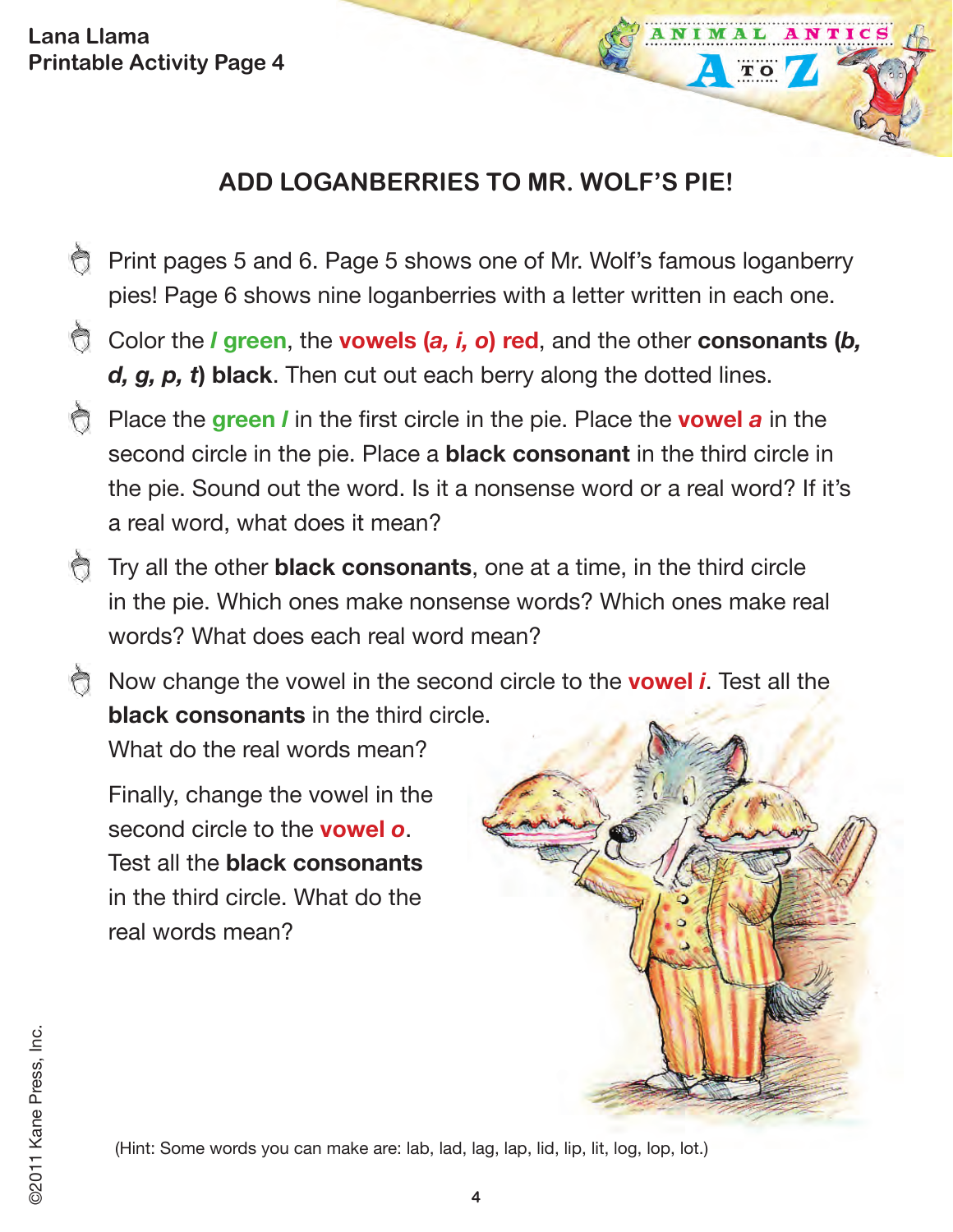**For use with ADD LOGANBERRIES TO MR. WOLF'S PIE!**



ANTICS

ANIMAL

⊻

TO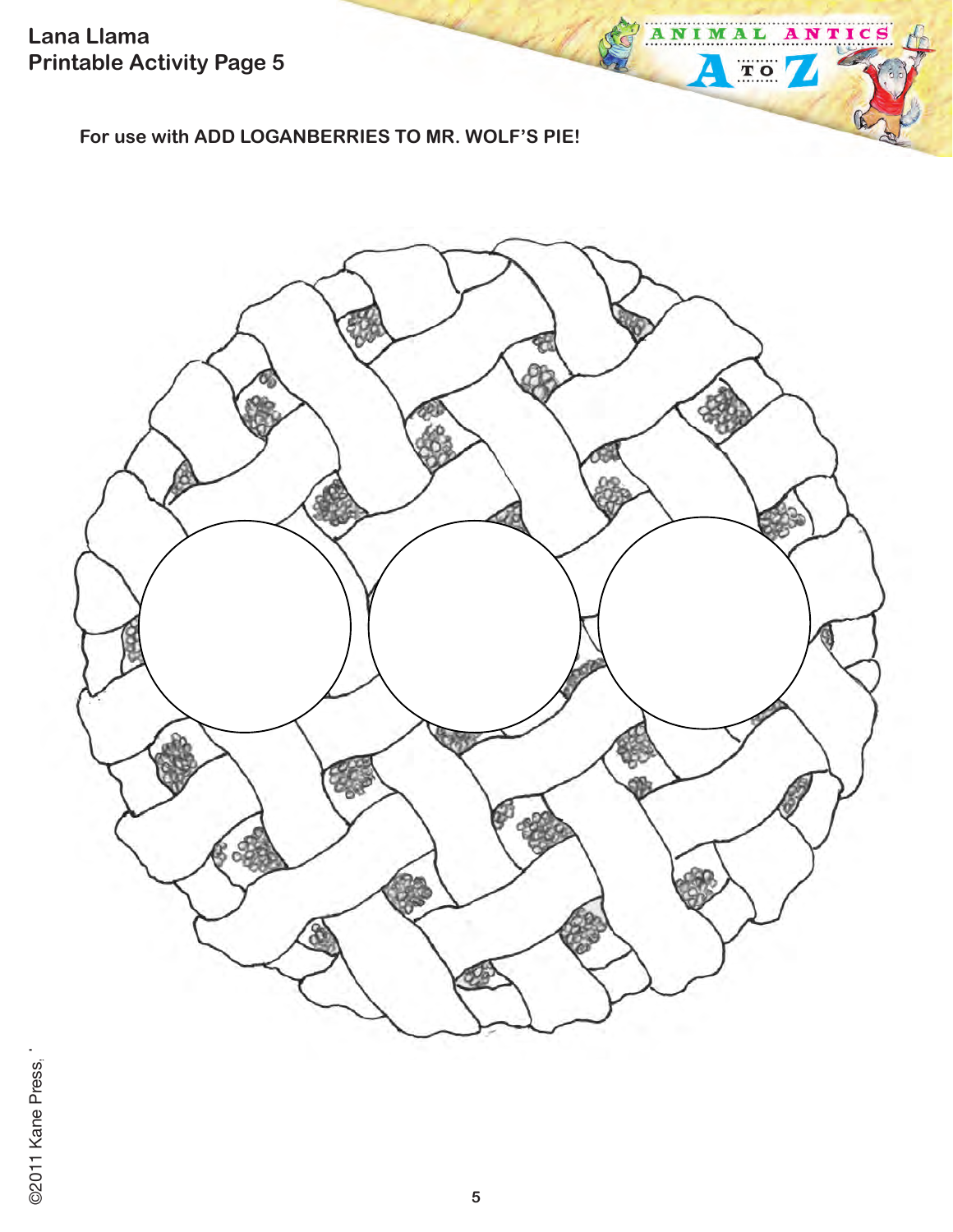**For use with ADD LOGANBERRIES TO MR. WOLF'S PIE!**















ANIM

Δ

AL

 $\mathbf{A}$ 

TOY

NTICS